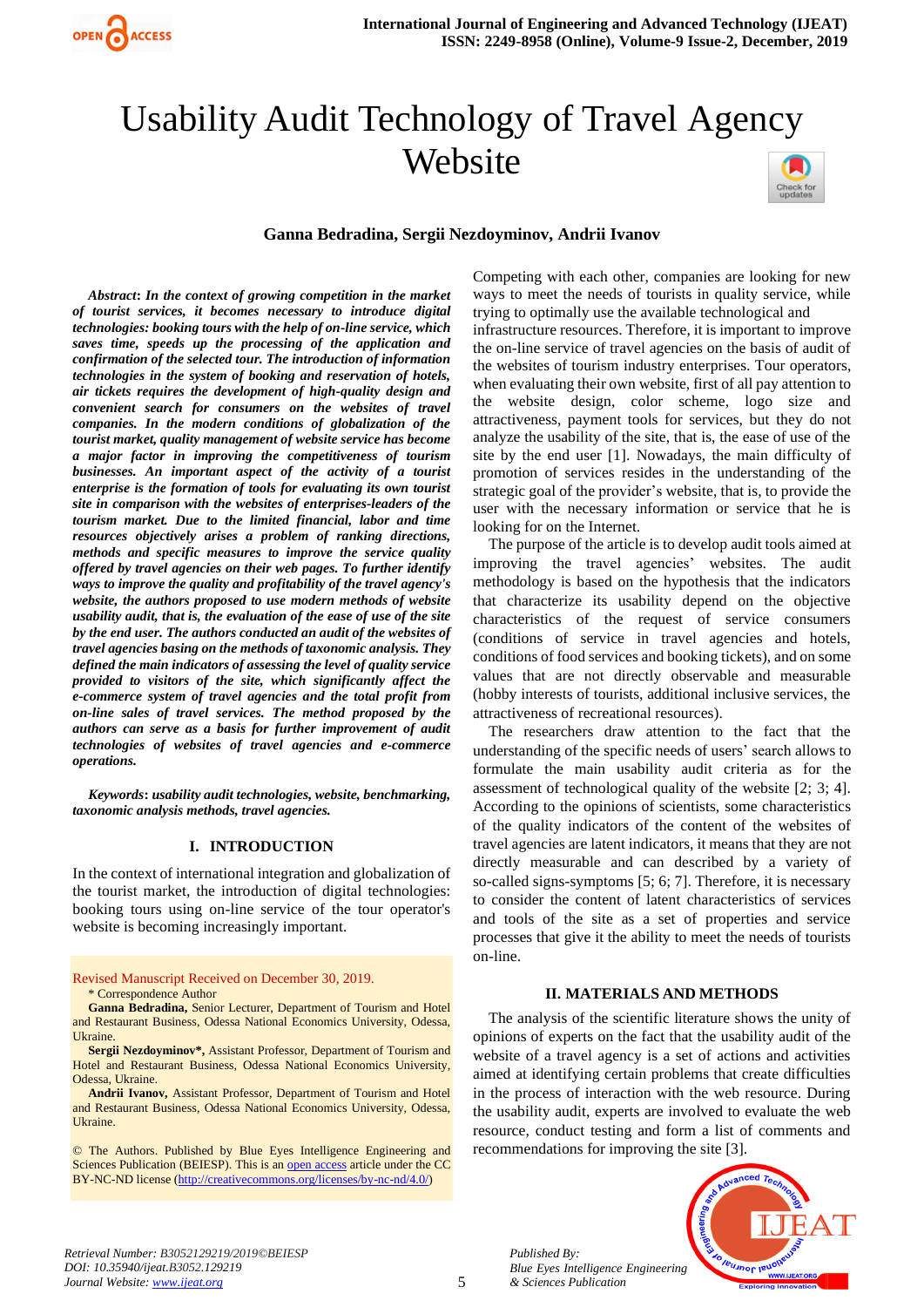## **Usability Audit Technology of Travel Agency Website**

Usability audits are aimed at analyzing the functioning of all elements of the site, as well as the behavior of potential customers.

The proposed technology of usability audit based on benchmarking consists of the analysis of the user interface and user experience for further comparison with the reference travel agency website. In order to carry out usability audit of websites of travel agencies by the method of expert assessments, we selected 6 main criteria for evaluating travel websites:

- information content (amount of information provided, level of detail of the data, use of photo and video about services of the travel agency;

- navigation (whether information is well-structured, ease of use of the website);

- technical capabilities (availability of information guides, possibility of booking tours, excursions, air tickets, hotels);

- travel agency website design;
- loading speed of the site and its subsections;
- regularity of information updates.

Our approaches are based on the research of scientists who believe that marketing technologies are a key tool to test the effectiveness of e-commerce in the field of tourism services [8; 9; 10; 11]. In our opinion, it is expedient to use the method of taxonomic analysis as a part of the tools of audit of travel agencies on the basis of benchmarking. This method is characterized by the simplicity of the mathematical apparatus, the absence of any requirements for the set of objects under study, the convenient scale of the estimates that facilitate the analysis and ranking of objects. The key indicator of this method is the taxonomic index of the level of development of the website, which is a synthetic value, "resultant force" of all indicators-signs that characterize the objects of the studied assembly. The taxonomic index serves as the basis for the linear ordering of the elements of this assembly. The process of constructing of a taxonomic index begins with the formation of elements of the observation matrix  $(X)$ :

$$
X = (X_{ij})_{i} i = 1,...,m; j = 1,...,n
$$
 (1);

where  $X_{ij}$  is the value of the  $j^{\text{th}}$  indicator for the  $i^{\text{th}}$  object, *m* is the number of objects;

*n* is the number of indicators-signs.

The indicators of the observation matrix are heterogeneous, because they describe different properties of objects, so it is necessary to standardize them in accordance with the formula:

$$
Z_{ij} = \frac{X_{ij} - X_j}{S_j},
$$
\n
$$
\overline{X}_j = \frac{\sum X_{ij}}{m},
$$
\n
$$
S_j = \sqrt{\frac{\sum (X_{ij} - \overline{X}_j)^2}{m}},
$$
\n
$$
\overline{Y}_j
$$
\n(3);\n
$$
\overline{Y}_j
$$
\n(4);

 $\overline{\mathbf{v}}$ 

where  $X_j$  is the arithmetic mean value of the  $j<sup>th</sup>$  attribute;  $S_j$  is the standard deviation of the  $j<sup>th</sup>$  indicator;

 $Z_{ij}$  is the standardized value of the  $j^{\text{th}}$  indicator for the  $i^{\text{th}}$ object.

In taxonomic analysis, all signs are divided into stimulators and destimulators. Stimulators include the signs positively

*Retrieval Number: B3052129219/2019©BEIESP DOI: 10.35940/ijeat.B3052.129219 Journal Website[: www.ijeat.org](http://www.ijeat.org/)*

influencing the level of objects development, and destimulators are the signs that have negative impact. The division of signs into stimulators and destimulators serves as the basis for the creation of the so-called standard development (of the reference object), which is the point  $P_0$ with coordinates  $Z_{01}$ ,  $Z_{02}$ ,...,  $Z_{0n}$ ;

$$
Z_{oj} = \max Z_{ij} \text{ if } j \in K
$$
  
\n
$$
Z_{oj} = \min Z_{ij} \text{ if } j \notin K
$$
  
\n(5);  
\n(6);

where *K* is the set of stimulators of the  $j<sup>th</sup>$  sign for the  $i<sup>th</sup>$ object.

 One of the fundamental concepts of multivariate analysis is the distance between objects in the multidimensional space. In taxonomic analysis, Euclidean distance is most often used, which best corresponds to intuitive ideas of the proximity of objects in three-dimensional space. In addition, the Euclidean distance successfully fits its mathematical form in the traditional statistical indicators such as standard deviation and variance. The distance C*io* between individual objects and the development standard (reference object)  $R_0$  using the Euclidean distance is calculated by the formula:

$$
C_{io} = \sqrt{\left[\sum (Z_{ij} - Z_{oj})^2 \times \lambda_j\right]}, \quad i = 1, ..., m,
$$
 (7);

where  $\lambda_j$  is the weighting factor for the  $j^{\text{th}}$  indicator.

Weighting factors  $\lambda_i$  reflect the degree of importance of each *j* th indicator. Their values range from 0 to 1. The sum of the weighting factors must be equal to 1. In the theory of multivariate analysis, there are various ways of determining weighting factors. In practice, the latter are more often determined on the basis of expert assessments. The obtained distances serve as initial values that are used in determining the taxonomic index of the object development level  $(\mu_i)$ , which characterizes the degree of its similarity to the standard. This calculation is performed in the following sequence:

> - arithmetic average distance from the standard object ( *C<sup>o</sup>* ):

$$
\overline{C}_o = \frac{\sum C_{io}}{m}
$$
\n- standard deviation of distances from the  
\nstandard object (S):\n
$$
\sum (\overline{C}_{io} - \overline{C}_o)^2
$$

$$
S = \sqrt{\frac{\sum (C_{io} - C_o)^2}{m}}
$$
,  
- taxonomic index of the development level of  
the *i*<sup>th</sup> object ( $\mu_i$ );

 $C_o + 2S$ *C o*  $i = 1 - \frac{C_{io}}{\overline{C}_o + 2}$ 1  $\mu_i = 1 - \frac{1}{\overline{C}_o + \overline{C}_o}$ , (10);

The higher the value of the taxonomic index for the  $i<sup>th</sup>$ object, the higher the measure of its similarity to the standard is and, accordingly, the higher the level of development is. In addition to the classical algorithm discussed above (7-10), a modified algorithm is also distinguished in the modern theory of taxonomic analysis [12]. The taxonomic index calculated on its basis, in contrast to the classical algorithm, reflects the measure of remoteness of each object from the anti-standard object, which has reached the lowest level of development.

> *Published By: Blue Eyes Intelligence Engineering & Sciences Publication*

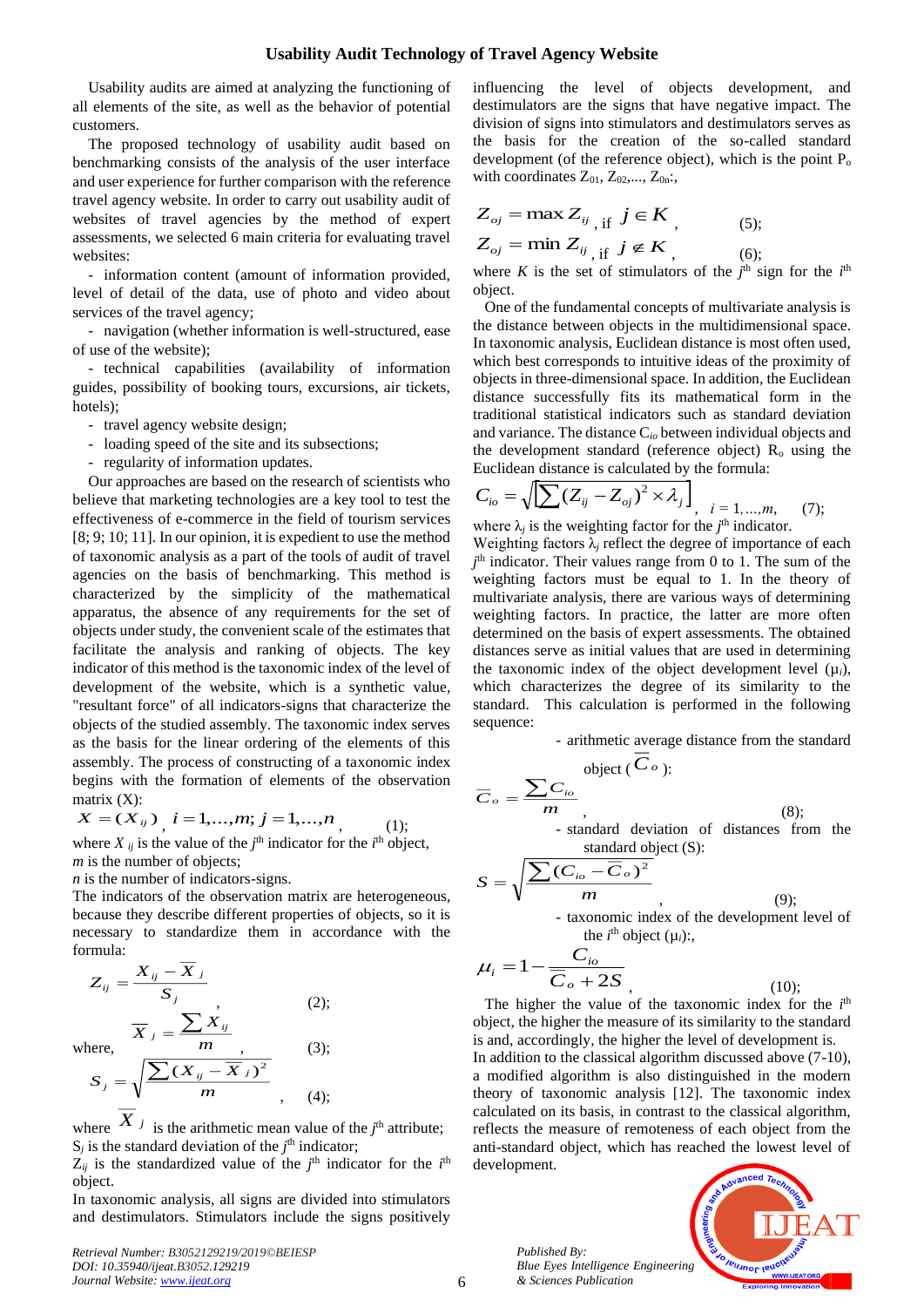

At the initial stage of the analysis procedure, based on the use of a modified algorithm, all signs that are destimulators turn into stimulators according to the formula:

$$
X_{ij} = 1/X_{ij}, \qquad (11);
$$

where  $X_{ij}$  is the initial value of the characteristic of the sign-destimulator.

When using the modified algorithm, the value of the taxonomic index for each  $i<sup>th</sup>$  object  $(\mu_i)$  is calculated by the following formula:

$$
\mu_i = \frac{C_{io}}{\overline{C}_o + 2S}
$$
 (12).

#### **III. RESULT AND DISCUSSION**

 Usability audit of websites was carried out on the example of tourist agencies of Odessa region. Ten tourism enterprises of different organizational and legal forms and scopes of activities with different market segments and different rates of development were selected for experimental studies. It should be noted that the differences in the methods of calculating the taxonomic index inherent to the classical and modified algorithms, as a rule, cause differences in the values of the obtained estimates. The classical algorithm determines more precisely the points of objects-leaders, a modified algorithm – of objects-outsiders.

 On the basis of the proposed methodology, we will audit the websites of ten travel companies. According to the results of the expert assessment, the enterprise "01" was identified as a leader among the studied travel agencies. To compare the results of the analysis of the websites of ten travel companies, the tourism enterprise "04" was chosen as the main object of the study.

 Table I shows the primary values of the audit indicators of websites in travel agencies and their weighting factors determined by experts. The factors-stimulators include indicators 1-2, 4-6 (table. I.) The third indicator that is the technical capabilities of the site (time spent on booking a tour) should be attributed to destimulators. Results of the standardization of the estimates made on the basis of formulas (2-4), the results of the calculation of the distance to the reference object, values of taxonomic index and ranking was calculated on the basis of modified algorithm shown in table II-IV.

| Table I: Primary values of audit indicators of travel |                   |  |
|-------------------------------------------------------|-------------------|--|
|                                                       | agencies' website |  |

|                 | ---------<br><b>Indicators</b>                     |                                                           |                                                                            |                              |                                                                           |                                                |
|-----------------|----------------------------------------------------|-----------------------------------------------------------|----------------------------------------------------------------------------|------------------------------|---------------------------------------------------------------------------|------------------------------------------------|
| Travel agencie: | website, points<br>1. Informatio<br>content of the | ٢<br>Navigation (eas<br>website), points<br>of use of the | on the website, sec<br>booking services<br>capabilities o<br>۳<br>Technica | 4. Website design,<br>points | y,<br>of the<br>Download spee<br>its subsections,<br>website an<br>points | ۹<br>Regularity o<br>information<br>updates, % |
| 1               | 1.5941                                             | 1.3781                                                    | $-1.6481$                                                                  | 0.4743                       | 1.9873                                                                    | 1.9261                                         |
| $\overline{2}$  | 0.2657                                             | 0.0656                                                    | 0.8874                                                                     | $-0.3162$                    | 0.3846                                                                    | 0.4445                                         |
| 3               | 0.9299                                             | 0.7218                                                    | $-1.0142$                                                                  | 1.2649                       | 0.7052                                                                    | 0.9383                                         |
| 4               | $-0.3985$                                          | 0.0656                                                    | 0.2535                                                                     | 0.4743                       | 0.0641                                                                    | $-0.5433$                                      |
| 5               | $-1.0627$                                          | $-0.5906$                                                 | 0.2535                                                                     | $-1.1068$                    | $-1.218$                                                                  | $-0.0494$                                      |
| 6               | $-0.3985$                                          | $-1.2468$                                                 | 1.5213                                                                     | $-1.8974$                    | $-1.5385$                                                                 | $-1.0371$                                      |
| 7               | $-1.7269$                                          | $-1.903$                                                  | $-0.3803$                                                                  | $-0.3162$                    | $-0.577$                                                                  | $-1.531$                                       |
| 8               | 0.9299                                             | 0.7218                                                    | $-1.0142$                                                                  | 1.2649                       | 0.3846                                                                    | 0.4445                                         |
| 9               | 0.2657                                             | 0.0656                                                    | 0.8874                                                                     | $-0.3162$                    | $-0.2564$                                                                 | $-0.5433$                                      |
| 10              | $-0.3985$                                          | 0.7218                                                    | 0.2535                                                                     | 0.4743                       | 0.0641                                                                    | $-0.0494$                                      |

**Table II: Standardized values of website usability audit indicators by classical taxonomic analysis algorithm**

| <b>Travel agencie:</b> | <b>Distance to</b><br>the standard<br>$(C^{k}_{i\sigma})$ | <b>Taxonomic</b><br>index $(\mu^k_i)$ | <b>Website rank</b><br>$(\mathbb{R}^k)$ |  |
|------------------------|-----------------------------------------------------------|---------------------------------------|-----------------------------------------|--|
|                        | 0.3062                                                    | 0.9103                                |                                         |  |
| 2                      | 1.6589                                                    | 0.5141                                | 5                                       |  |
| 3                      | 0.7876                                                    | 0.7693                                | 2                                       |  |
| Δ                      | 1.8325                                                    | 0.4633                                | 6                                       |  |
| 5                      | 2.2503                                                    | 0.3409                                | 8                                       |  |
| 6                      | 2.9265                                                    | 0.1428                                | 10                                      |  |
| 7                      | 2.8383                                                    | 0.1687                                | 9                                       |  |
| 8                      | 1.0088                                                    | 0.7045                                | 3                                       |  |
| 9                      | 1.9935                                                    | 0.4161                                |                                         |  |
| 10                     | 1.5768                                                    | 0.5381                                |                                         |  |

| Table III: Results of the taxonomic analysis and ranks of |  |  |  |  |  |
|-----------------------------------------------------------|--|--|--|--|--|
| the website performed on the basis of the classical       |  |  |  |  |  |
| alaasithsa                                                |  |  |  |  |  |

| argor numi     |                                                 |                  |                |  |  |
|----------------|-------------------------------------------------|------------------|----------------|--|--|
| <b>Travel</b>  | <b>Distance</b><br>from<br>the<br>anti-standard | <b>Taxonomic</b> | Website        |  |  |
| agencies       | $(C^{\mathsf{M}}_{io})$                         | index $(\mu^M)$  | rank $(R_{i})$ |  |  |
| 1              | 3.2204                                          | 0.949            | 1              |  |  |
| $\overline{c}$ | 1.765                                           | 0.5201           | 5              |  |  |
| 3              | 2.5952                                          | 0.7647           | $\mathfrak{2}$ |  |  |
| $\overline{4}$ | 1.6202                                          | 0.4774           | 6              |  |  |
| 5              | 1.1237                                          | 0.3311           | 8              |  |  |
| 6              | 0.5875                                          | 0.1731           | 10             |  |  |
| 7              | 0.9108                                          | 0.2684           | 9              |  |  |
| 8              | 2.4602                                          | 0.725            | 3              |  |  |
| 9              | 1.4758                                          | 0.4349           | 7              |  |  |
| 10             | 1.9193                                          | 0.5656           | 4              |  |  |



| algorithm                      |                                                    |                                                         |                                                                          |                              |                                                                      |                                              |
|--------------------------------|----------------------------------------------------|---------------------------------------------------------|--------------------------------------------------------------------------|------------------------------|----------------------------------------------------------------------|----------------------------------------------|
|                                | <b>Indicators</b>                                  |                                                         |                                                                          |                              |                                                                      |                                              |
| Travel agencies                | website, point<br>1. Information<br>content of the | 2. Navigation (eas<br>website), points<br>of use of the | on the website, sec<br>booking services<br>capabilities o<br>3. Technica | 4. Website design,<br>points | 5. Download spee<br>of the website and<br>its subsections,<br>points | 6. Regularity o<br>information<br>updates, % |
| $\mathbf{1}$                   | 9                                                  | 8                                                       | 45                                                                       | $\overline{7}$               | 100                                                                  | 90                                           |
| $\overline{2}$                 | $\overline{7}$                                     | 6                                                       | 65                                                                       | 6                            | 75                                                                   | 75                                           |
| 3                              | 8                                                  | $\overline{7}$                                          | 50                                                                       | 8                            | 80                                                                   | 80                                           |
| 4                              | 6                                                  | 6                                                       | 60                                                                       | $\overline{7}$               | 70                                                                   | 65                                           |
| 5                              | 5                                                  | 5                                                       | 60                                                                       | 5                            | 50                                                                   | 70                                           |
| 6                              | 6                                                  | 4                                                       | 70                                                                       | 4                            | 45                                                                   | 60                                           |
| $\overline{7}$                 | 4                                                  | 3                                                       | 55                                                                       | 6                            | 60                                                                   | 55                                           |
| 8                              | 8                                                  | $\overline{7}$                                          | 50                                                                       | 8                            | 75                                                                   | 75                                           |
| 9                              | $\overline{7}$                                     | 6                                                       | 65                                                                       | 6                            | 65                                                                   | 65                                           |
| 10                             | 6                                                  | $\overline{7}$                                          | 60                                                                       | $\overline{7}$               | 70                                                                   | 70                                           |
| We<br>ç.<br>g<br>œ<br>fac<br>ę | 0.1                                                | 0.25                                                    | 0.15                                                                     | 0.15                         | 0.1                                                                  | 0.25                                         |

*Published By: Blue Eyes Intelligence Engineering & Sciences Publication*